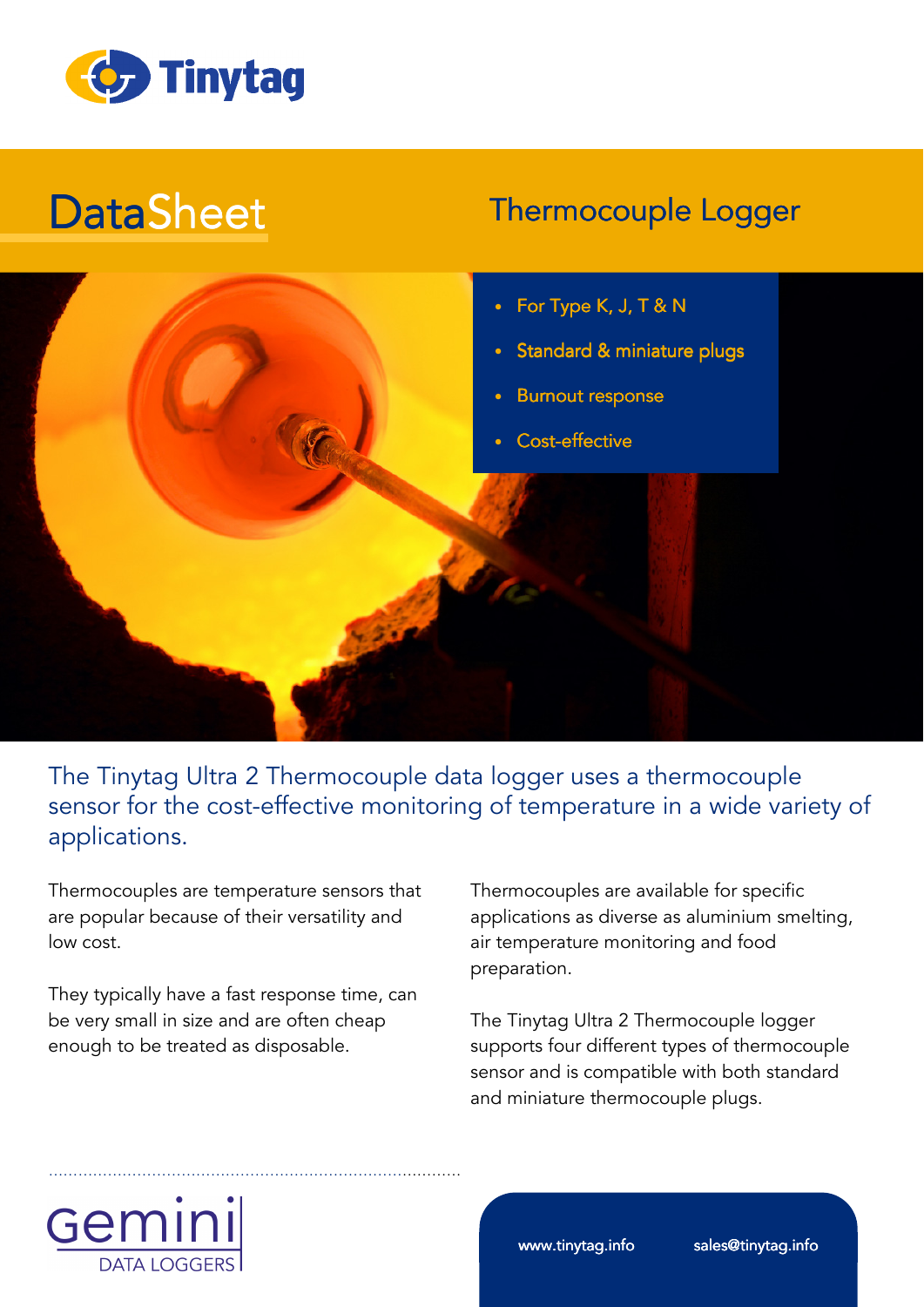

…………………………………………………………………………

## Tinytag Ultra 2 Thermocouple Logger



### Features

- Supports four types of thermocouple the logger supports Type K, J, T and N thermocouples. Different thermocouple types work over different temperature ranges and are used in different applications (see the next page for further information on thermocouple types).
- Built-in temperature channel the data logger has a built-in temperature channel that allows ambient temperature to be monitored at the same time as the thermocouple temperature. This channel can be turned off to increase the reading capacity of the logger if required.
- Two connection types the logger supports both standard and miniature thermocouple plugs.
- Burnout response the logger can be set to drive readings low or high in the event of a fault with the thermocouple, highlighting that there is a problem.

…………………………………………………………………………

- Cold junction compensation the logger uses automatic cold junction compensation, ensuring the accuracy of the logger between -10 and +70°C.
- Type K thermocouple included a Type K thermocouple, that can measure from -100 to +250°C, is included with this logger.
- Tinytag Explorer this logger works with the popular Tinytag Explorer software, that allows users to easily combine data from different Tinytag data loggers and to export data to other programs. The software is also used to set the type of thermocouple being used.



www.tinytag.info sales@tinytag.info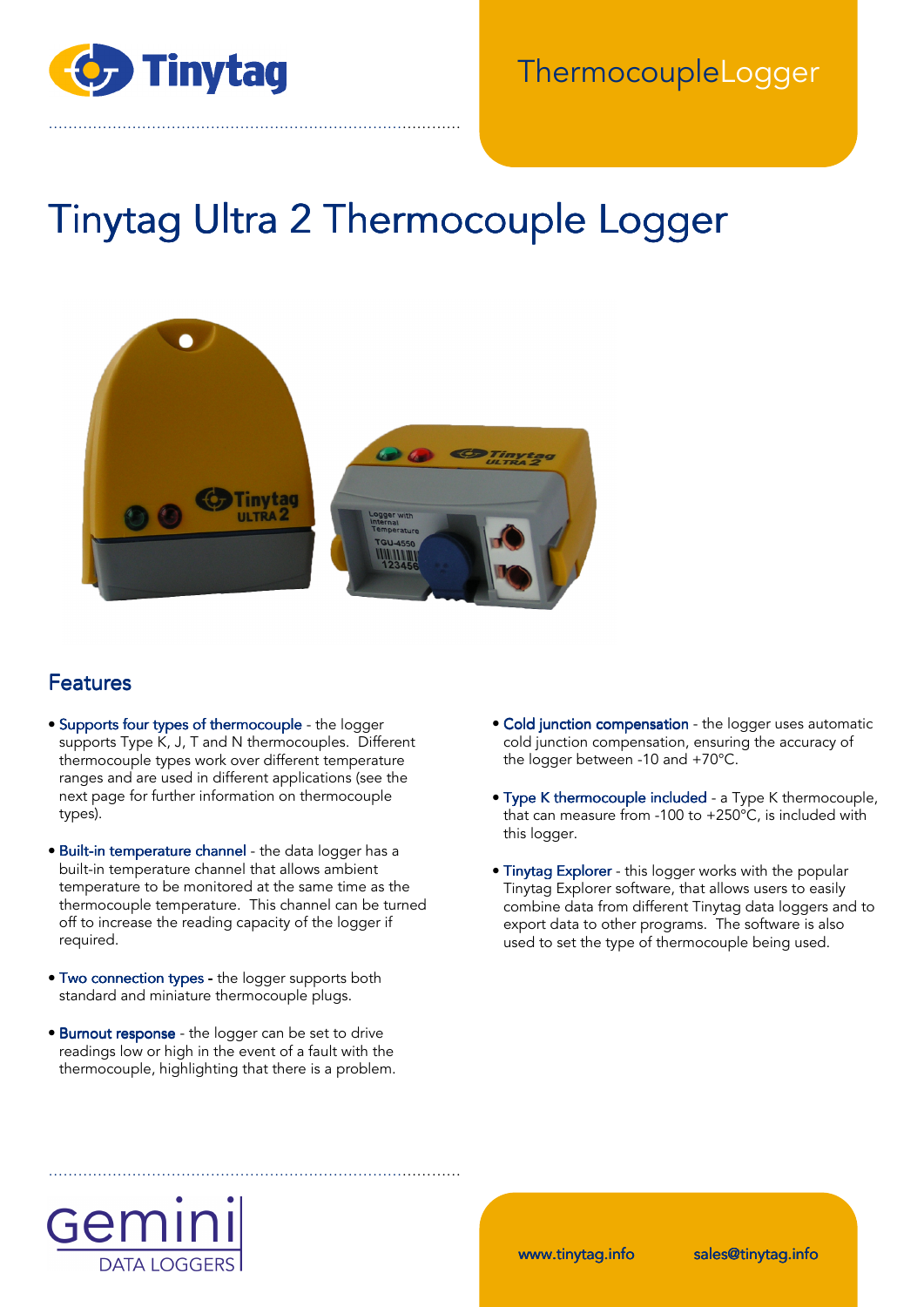

**ThermocoupleLogger** 

## Thermocouple Types

…………………………………………………………………………



The logger can be used with four types of thermocouple: Types K, J, T and N. These sensors have different characteristics and temperature ranges and are suited to different applications. Below is some guidance on selecting the best type of thermocouple for your application.

Note: the temperature ranges stated in this section are the ranges supported by this logger. Thermocouples from different suppliers may have a narrower range for a given type than the figures quoted below.

#### Type K (-270 to +1370°C / -454 to 2498°F)

A general purpose thermocouple that can be used in most applications. A wide variety of low-cost probe types are available in this type. Generally a good choice of sensor, but Type T probes may be preferable at low temperatures, and Type N at high.

…………………………………………………………………………

A Type K thermocouple for use between -100 and +250°C is supplied with the logger.

#### Type J (-210 to +1200°C / -346 to 2192°F)

A popular type of thermocouple that is commonly used to monitor temperatures of inert materials and in vacuum applications. This type of thermocouple is susceptible to oxidisation so is not the best choice for damp conditions or low temperature monitoring. Also, the accuracy of this type of sensor can be permanently impaired if used above 760°C.

#### Type T (-270 to +400°C / -454 to 752°F)

Good for low temperature and cryogenic applications. Used widely in the food industry because of its good accuracy and because it performs well in the presence of moisture.

#### Type N (-270 to +1300°C / -454 to 2372°F)

Another thermocouple with a wide temperature range, this one is better suited to high temperature monitoring than the Type K because it is more stable and resists oxidisation. Common applications include engine exhaust temperatures, smelting and kiln monitoring.



www.tinytag.info sales@tinytag.info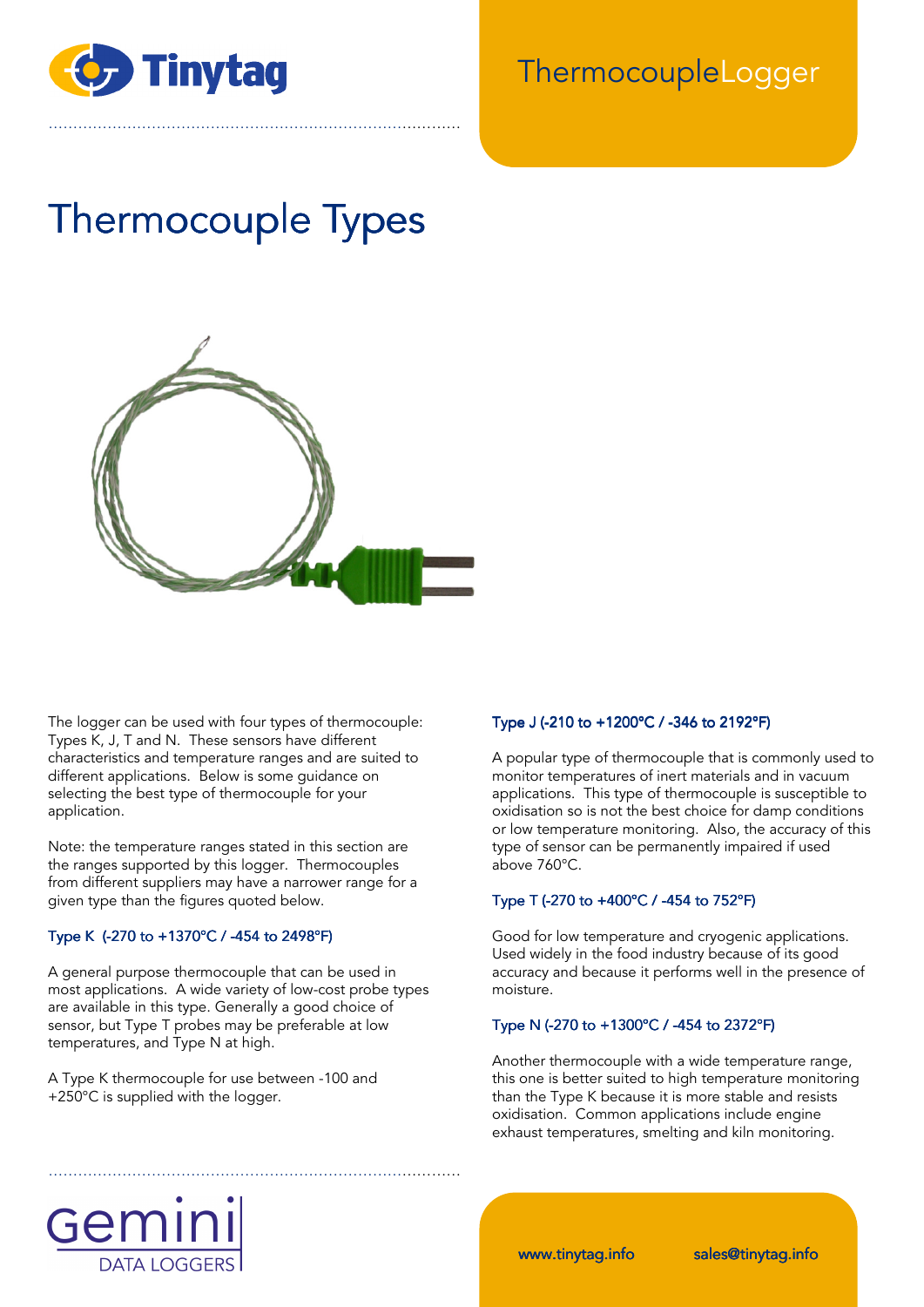

### **ThermocoupleLogger**

## Specification

#### Features

| <b>Reading Capacity</b> | 22,000 readings (approximately)       |
|-------------------------|---------------------------------------|
| Memory type             | Non Volatile                          |
| <b>Trigger Start</b>    | Magnetic Switch                       |
| <b>Delayed Start</b>    | Relative / Absolute (up to 3650 days) |
| <b>Stop Options</b>     | When full                             |
|                         | Never (overwrite oldest data)         |
| <b>Reading Types</b>    | Actual, Min, Max                      |
| Logging Interval        | 1 sec to 10 days                      |
| Alarms                  | 4 fully programmable; latchable       |
|                         |                                       |

…………………………………………………………………………

#### **Measurement Specification**

#### **Thermocouple**

| Sensor Type<br>Range      | Type K, J, T or N Thermocouple                                 |
|---------------------------|----------------------------------------------------------------|
| Type K                    | -270 to +1370°C (-454 to 2498°F)                               |
| Type J                    | -210 to +1200°C (-346 to 2192°F)                               |
| Type T                    | -270 to +400°C (-454 to 752°F)                                 |
| <b>Type N</b>             | -270 to +1300°C (-454 to 2372°F)                               |
| <b>Reading Resolution</b> | $0.01^{\circ}$ C                                               |
| <b>Cold Junction</b>      |                                                                |
| Compensation              | $-10$ to $70^{\circ}$ C                                        |
| Accuracy                  | Better than $\pm 1.0^{\circ}$ C across all                     |
|                           | thermocouple ranges when the<br>logger is between -10 & +70°C. |

Note: The above accuracy figures do not include the thermocouple probe.

…………………………………………………………………………

#### Logger Temperature

| Range                   | -40 |
|-------------------------|-----|
| Sensor Type             | 10I |
| <b>Response Time</b>    | 20  |
|                         | air |
| <b>Deading Deadings</b> | ∩∩  |

 $-40$  to  $+85^{\circ}$ C (-40 to  $+185^{\circ}$ F) 10K NTC Thermistor 20 mins to 90% FSD in moving Reading Resolution 0.02°C or better Accuracy Better than  $\pm 0.5^{\circ}$ C

#### Physical Specification

| <b>IP Rating</b>           | <b>IP51</b>                                        |
|----------------------------|----------------------------------------------------|
| <b>Working Temperature</b> |                                                    |
| Range                      | -40 to +85 $^{\circ}$ C (-40 to +185 $^{\circ}$ F) |
| <b>Case Dimensions</b>     |                                                    |
| Height                     | 72mm / 2.83"                                       |
| Width                      | $60$ mm / 2.36"                                    |
| Depth                      | 33mm / 1.30"                                       |
| Weight                     | 65g / 2.29oz                                       |

#### Supplied Type K Thermocouple

| <b>Temperature Range</b> | $-100$ to $+250^{\circ}$ C (-148 to 482 $^{\circ}$ F) |
|--------------------------|-------------------------------------------------------|
| Lead length              | 1m/39.37"                                             |

#### **Battery Information**

| <b>Battery Type</b> | Tekcell SBAA02P;         |
|---------------------|--------------------------|
|                     | SAFT LS14250 or LST14250 |

The logger will operate with other ½AA 3.6V Lithium (Li-SOCl2) batteries but performance cannot be guaranteed.

Battery Life Greater than one year.

The Tinytag Explorer software will prompt the user when a new battery is required (about a week before the battery runs flat). If the logger is being used for long term monitoring, the battery should be replaced annually.

A service kit, containing a replacement battery and instructions for servicing the data logger, can be ordered using the part number SER-9500.

Before replacing the battery the data logger must be stopped.

Data stored on the logger will be retained after a battery is replaced.